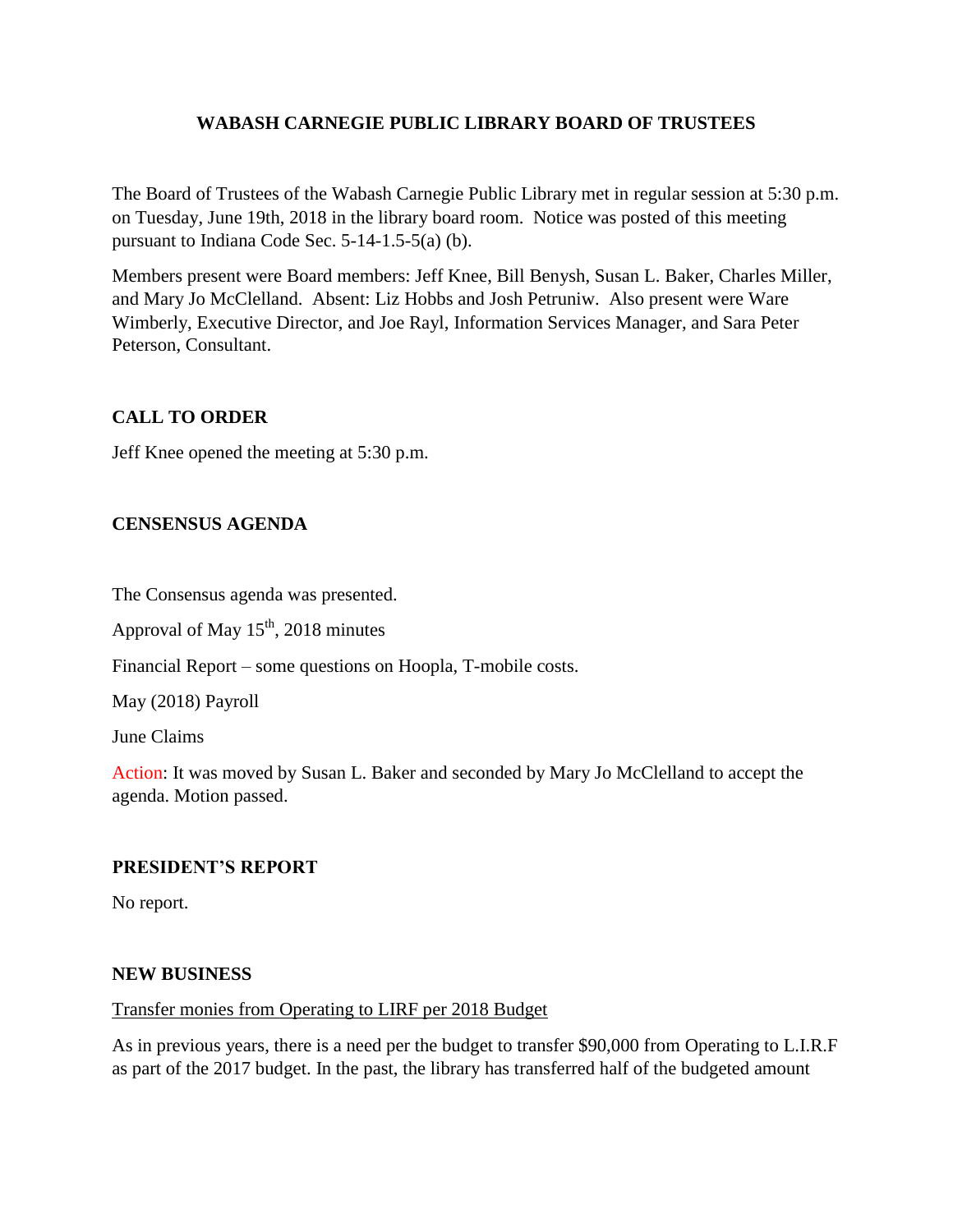halfway through the year. Thus, it is recommended to transfer \$45,000 with plans to transfer the other half in November, 2018.

Action: It was moved by Susan L. Baker and seconded by Bill Benysh to approve. Motion passed.

# **DIRECTOR'S REPORT/ADMINISTRATIVE UPDATE**

## Email migration

Discussed moving internal email from server to cloud based. Discussed pros of moving, updating software. Trustees would like a quote on email migration from BIT computers for comparison purposes.

## RB Digital

Due to only 5 Trustees present and with time remaining needed to talk with Sara Peterson, the Board asked to move that to the July meeting.

#### Wall Completed

Wall repair was completed and done well. Protechs, Inc. gave impression of the final invoice being less than what originally quoted that did not occur. Ware has some concerns per the final invoice. After discussion, it was consensus to proceed to put most recent invoice as part of the claims for the July Board meeting.

#### Summer Reading Programs

Trustees commended upon the summer reading activities going on in the library.

## CDs

The CD (was at Beacon Credit Union) that just matured in May has been diversified into a new CD at Crossroads Bank and a new CD at First Merchants Bank.

#### Peru Public Library

Ware discussed Peru Public Library's recent pilot program with the Miami County government which resulted in 1,000 Miami county resident cards getting non-resident library cards utilizing a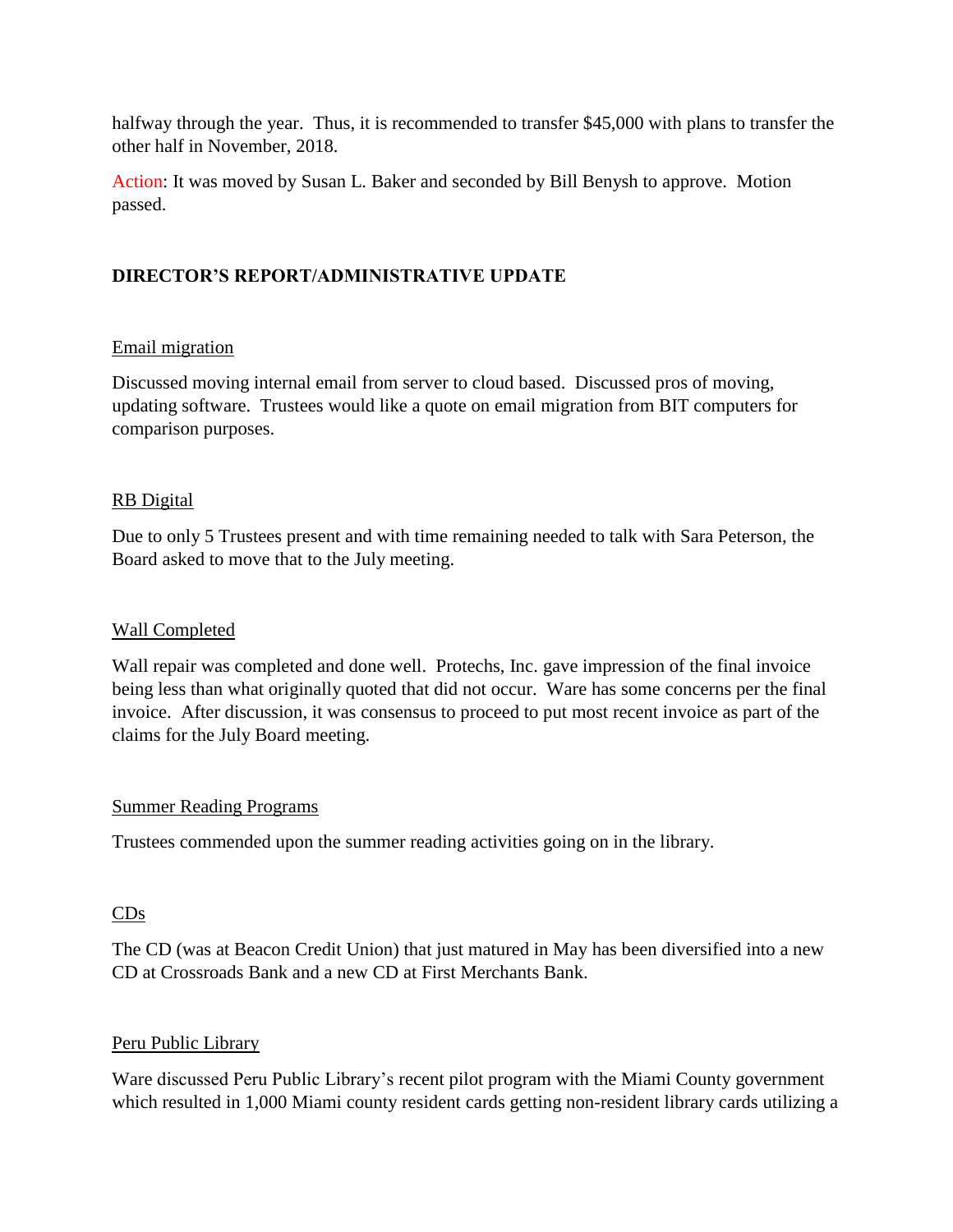specific Miami County government fund. Ware talked to the Peru Public Library Director about the program very recently. Trustees discussed the pros and cons of this along with perhaps being only 1-year, but it seems worth following up on.

## Wells Fargo Bank Branch Sold

Wabash Carnegie Public Library banks with Wells Fargo which has just announced it is selling all of its branches to another bank called Flagstar Bank based in Michigan. Ware will keep Trustees updated.

## **OTHER**

## **SESSION WITH SARA PETERSON**

Trustees met with Sara Peterson. Sara and the Board talked about the process about to embark on. Sara talked a bit about meeting some staff members this afternoon and that a lot of very good ideas were shared. Sara, Trustees, and Ware brainstormed who were major community institutions or individuals who 1) could have potential major influence on the library and 2) significant stakeholders in the community along with staff and present patrons where it would be beneficial to have feedback on the library's role in the Wabash community.

Close to 20 institutions or offices were identified as having possible influence on us whether from a financial, competition, or potential influencer perspective for the library. Because of our unique situation as a taxing unit with no financial ties to any other governmental agencies, it seems as times that the influence is not overt but these organizations or offices do have subtle influences on major decisions the library makes. The institutions/offices identified were as follows:

**Mayor's Office City Council County Council/Commissioners School Boards Honeywell Foundation Wabash County Historical Museum Wabash Marketplace Grow Wabash Inc.**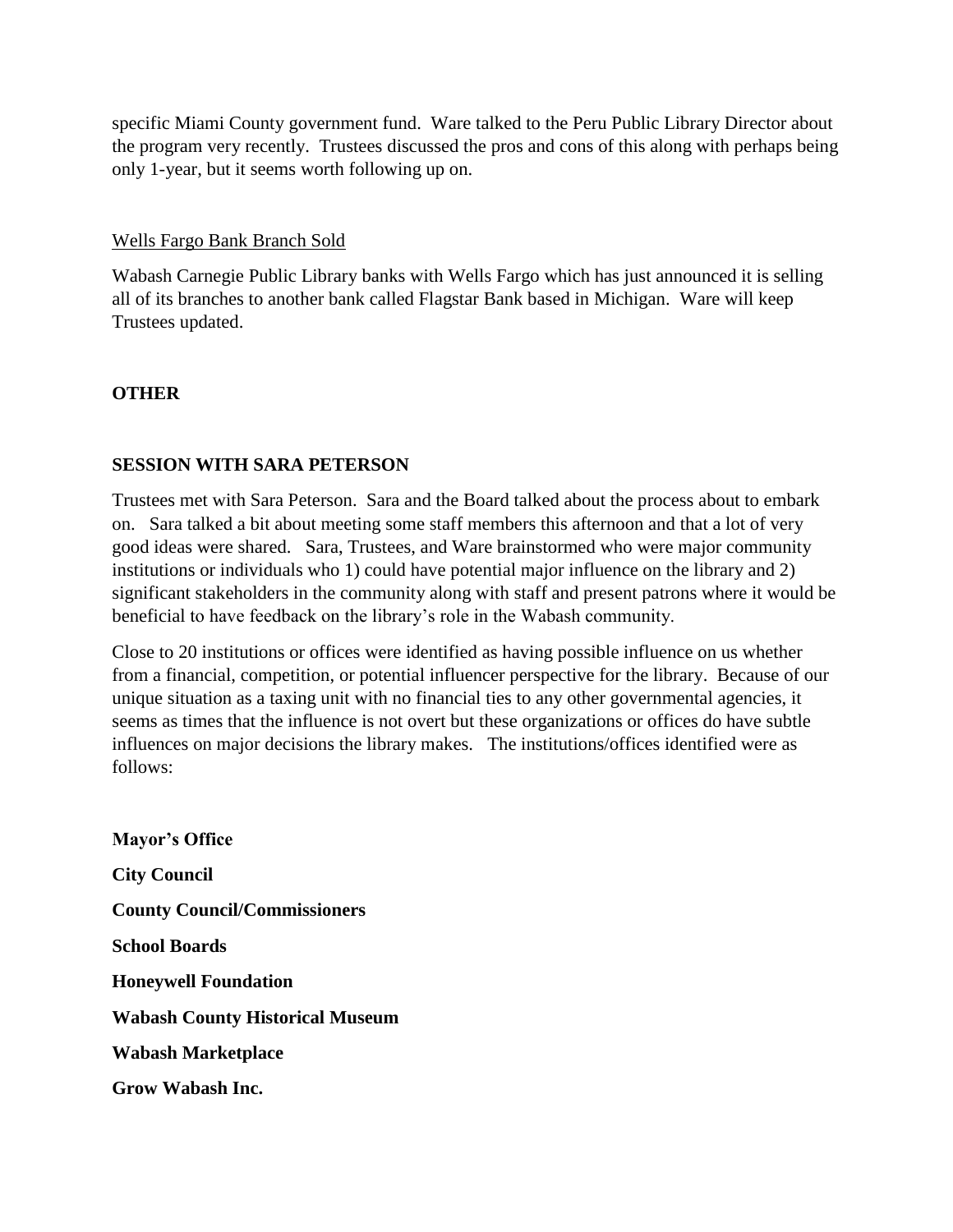# **Prominent families (Fords, Beauchamps, etc.) Wabash Historical District Winchester Senior Center/Living Well in Wabash, IN Visit Wabash County**

# **North Manchester Public Library and Roann Paw Paw Township Public Library**

Trustees, Ware, and Sara identified individuals with these organizations or entities that might have significant influence and who the library might want to get feedback from. Individuals identified were as follows with no particular order of importance:

**Jason Callahan** *(Wabash City Schools Superintendent)* **Mayor Scott Long** *(City of Wabash)* **Mike Keaffaber** *(MSD of Wabash County Superintendent)* **Eric [Schoening](http://www.cityofwabash.com/egov/apps/staff/directory.egov?view=detail;id=13)** *(Wabash City Council and library neighbor)* **Mitch Figert** *(Wabash City Council and Wabash County Historical Museum)* **Tod Minnich** *(Honeywell Foundation President/CEO)* **Parker Beauchamp and Ford brothers** *(influencal families in community)* **Steve Downs** *(Wabash Marketplace and prominent town lawyer)* **Christine Flohr** *(Visit Wabash County)* **Beverly Ferry** *(Living Well in Wabash County, Inc.)* **Keith Gillenwater** *(Grow Wabash County)* **Clint Kugler** *(Wabash County YMCA)*

In reviewing these names, it was consensus that Sara would be in contact with 10 of these stakeholders and get some feedback on the library from them. The 10 agreed upon were Jason Callahan, Mike Keaffaber, Mayor Scott Long, Mitch Figert, Eric [Schoening,](http://www.cityofwabash.com/egov/apps/staff/directory.egov?view=detail;id=13) Tod Minnich, and Clint Kugler, Steve Downs, and Christine Flohr.

Along with continued conversations with staff, it was discussed about how to get further feedback. Sara is going to work with Ware and other team members on forming some surveys to get some feedback into July. There was some discussion on the parameters of a survey(s) which Ware and Sara will further hash out.